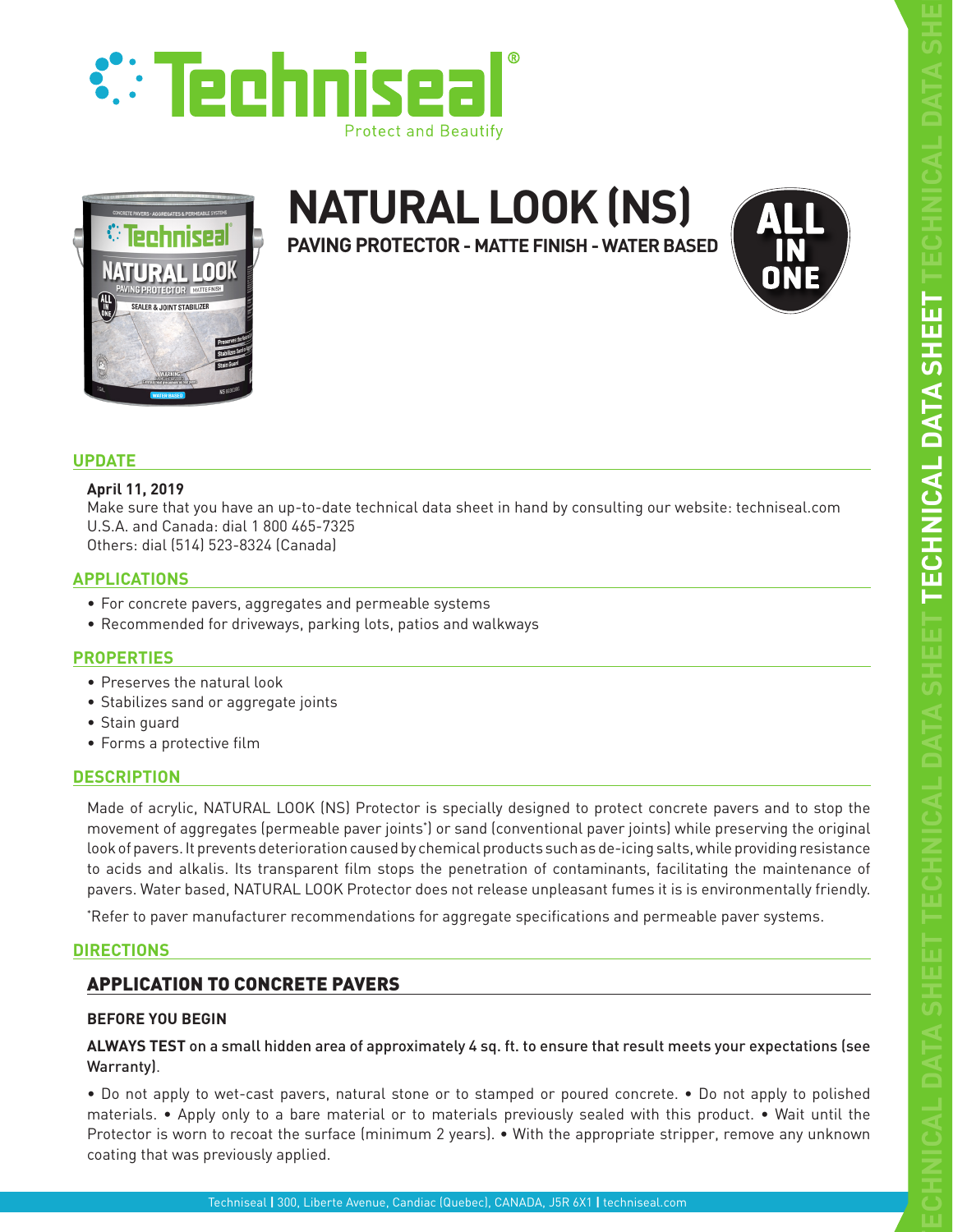## **SURFACE PREPARATION (ESSENTIAL)**

- 1.Cover vegetation, vehicles and adjacent surfaces that are not to be treated.
- 2.Remove stains with the appropriate Techniseal® stain removers.
- 3.Prepare the entire surface with Techniseal® Paver Prep (efflorescence cleaner), as directed on product label.

# **APPLICATION**

## **Application Conditions:**

- Surface must be clean, dry and warm to the touch.
- Temperature must be between 50 and 85°F.
- It is important that the temperature remains over 50°F for the next 24 hours.
- No rain forecasted for the next 24 hours.
- Sprinkler system must be turned off.
- Use a consistent application method over entire surface.

## **Necessary Tools:**

- Low-pressure airless sprayer (< 50 psi) or pump sprayer (best practice)
- 3/8" polyester nap roller and paint tray

Do not dilute. Shake well or stir product before and during application. Product is milky white in its container and will become clear once dry.

**Sprayer Application (Best Practice)**: Work in sections of no more than 50 sq. ft. **Saturate** surface with a coat of Protector. With a roller, immediately remove the excess from the surface before it dries (this step is critical for textured pavers). Repeat for subsequent sections, maintaining a wet edge to prevent overlap marks.

**Roller Application**: Work in sections of no more than 50 sq. ft. **Saturate** the surface with a coat of Protector, avoiding accumulation of excess product. Maintain a wet edge to prevent overlap marks.

# **CAUTION**

• Any new concrete product has the potential to produce efflorescence (whitish salts) on its surface. This Protector, like any film forming coating, carries a small risk of trapping efflorescence beneath its film. Consult the paver manufacturer or contact Techniseal® at 1-800-465-7325 for more information. • Do not attempt sprayer application on windy days. • Do not apply this product over a blotchy or hazed surface. • Inadequate surface cleaning can result in uneven finish. • This product will make the surface more slippery when wet. If slipping is a concern, consider adding SureFoot anti-slip grit from Techniseal® (60102088) in the NS Protector before the application. Techniseal® Natural Look (iN) Protector can also be used although it is not a joint stabilizer. • An over-accumulation of product could lead to surface whitening. • Wait 30 days after the installation of new polymeric sand before sealing the pavers. • Extreme climate or heavy traffic can limit product longevity.

# TO STABILIZE SAND OR AGGREGATES JOINTS

# **BEFORE YOU BEGIN**

**ALWAYS TEST** on a small hidden area of approximately 4 sq. ft. to ensure that result meets your expectations (see Warranty).

• Do not apply to wet-cast pavers, natural stone or to stamped or poured concrete. • Do not apply to polished materials. • Apply only to a bare material or to materials previously sealed with this Protector. • Wait until the Protector is worn to recoat the surface (minimum 2 years). • With the appropriate stripper, remove any unknown coating that was previously applied.

# **SURFACE PREPARATION (ESSENTIAL)**

1.Cover vegetation, vehicles and adjacent surfaces that are not to be treated.

2.Remove stains with the appropriate Techniseal® stain removers.

3.Prepare the entire surface with Techniseal® Paver Prep (efflorescence cleaner), as directed on product label.

**Note**: When rinsing a cleaning product, use an appropriate water pressure that will not displace the aggregates.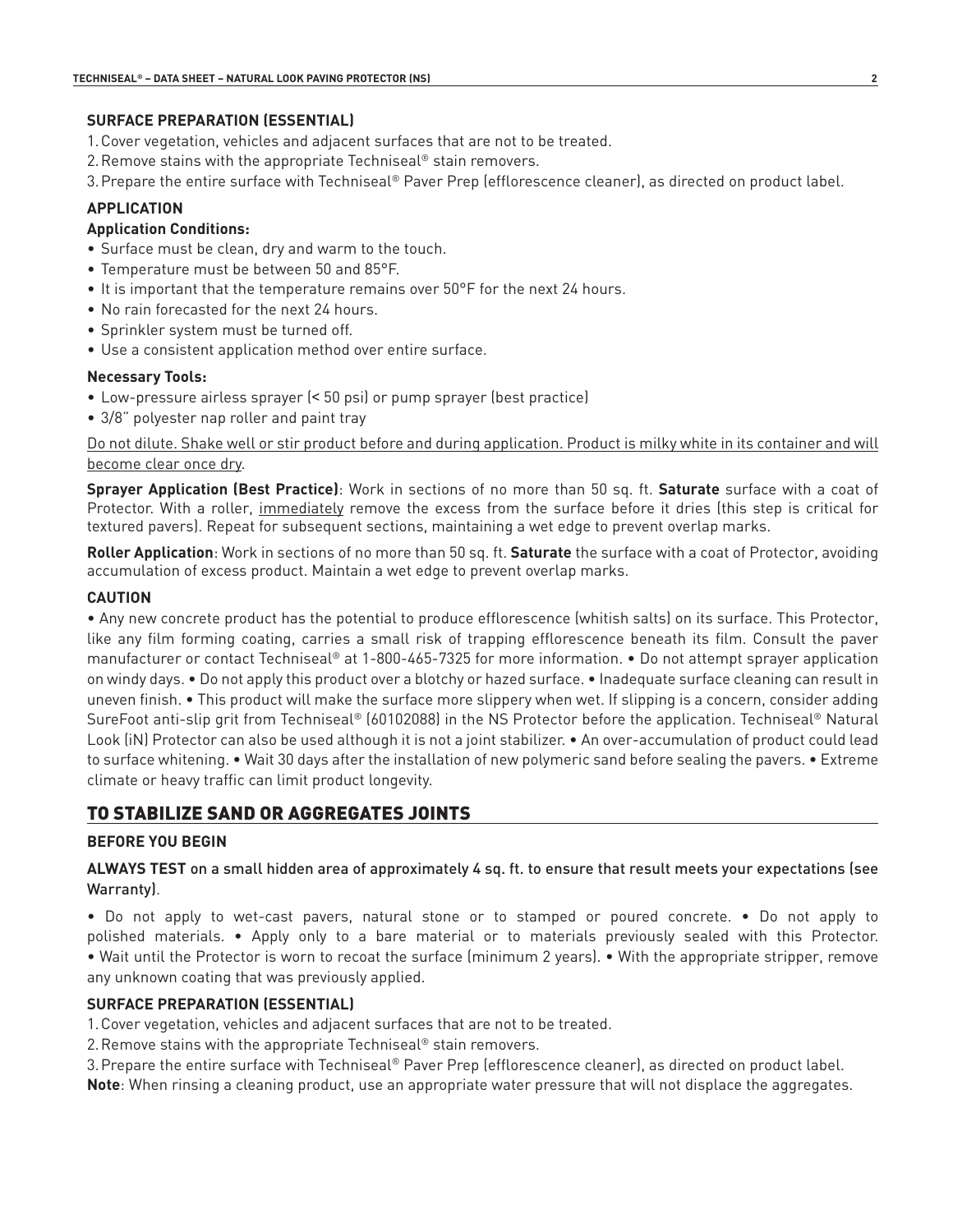# **APPLICATION**

## **Application Conditions:**

- Surface must be clean, dry and warm to the touch.
- Temperature must be between 50 and 85°F.
- It is important that the temperature remains over 50°F for the next 24 hours.
- No rain forecasted for the next 24 hours.
- Sprinkler system must be turned off.
- Use a consistent application method over entire surface.

## **Necessary Tools:**

- Low-pressure airless sprayer (< 50 psi) or pump sprayer
- 3/8" polyester nap roller and paint tray

## Do not dilute. Shake well or stir product before and during application. Product is milky white in its container and will become clear once dry.

Work in sections of no more than 50 sq. ft. Using the sprayer, **saturate** the surface and the joints with a single coat of Protector. With the roller, redirect the excess product from the surface into the joints. Avoid displacing the aggregates with the roller. Repeat for subsequent sections, maintaining a wet edge to prevent overlap marks.

## **CAUTION**

• Any new concrete product has the potential to produce efflorescence (whitish salts) on its surface. This Protector, like any film-forming coating, carries a small risk of trapping efflorescence beneath its film. Consult the paver manufacturer or contact Techniseal 1 800 465-7325 for more information. • Do not attempt sprayer application on windy days. • Do not apply this product over a blotchy or hazed surface. • This product will make the surface more slippery when wet. • If slipping is a concern, consider adding SureFoot anti-slip grit from Techniseal® (60102088) in the NS Protector before the application. • An over-accumulation of product could lead to surface whitening. • Extreme climate or heavy traffic can limit product longevity. • Frequent and aggressive maintenance will affect aggregate joint binding.

# TO BIND AGGREGATES

## **BEFORE YOU BEGIN**

**ALWAYS TEST** on a small hidden area of approximately 4 sq. ft. to ensure that result meets your expectations (see Warranty). This product is recommended for small surfaces of aggregates such as flower bed borders. Larger surface utilization may not give good aggregate stability. • Protect vehicles, property, vegetation, and other surfaces surrounding the area to be treated.

# **APPLICATION**

## **Application Conditions:**

- Surface must be clean, dry and warm to the touch.
- Temperature must be between 50 and 85°F.
- It is important that the temperature remains over 50°F for the next 24 hours.
- No rain forecasted for the next 24 hours.
- Sprinkler system must be turned off.
- Use a consistent application method over entire surface.

## **Necessary Tools:**

• Low-pressure airless sprayer (< 50 psi) or pump sprayer

Do not dilute. Shake well or stir product before and during application. Product is milky white in its container and will become clear once dry.

Using the sprayer, apply the Protector to the surface at the rate of 15 sq. ft. per gallon. Allow the Protector to fully penetrate the aggregates.

To repair an existing surface, a watering can may be used. Apply the Protector along the areas that are weakened.